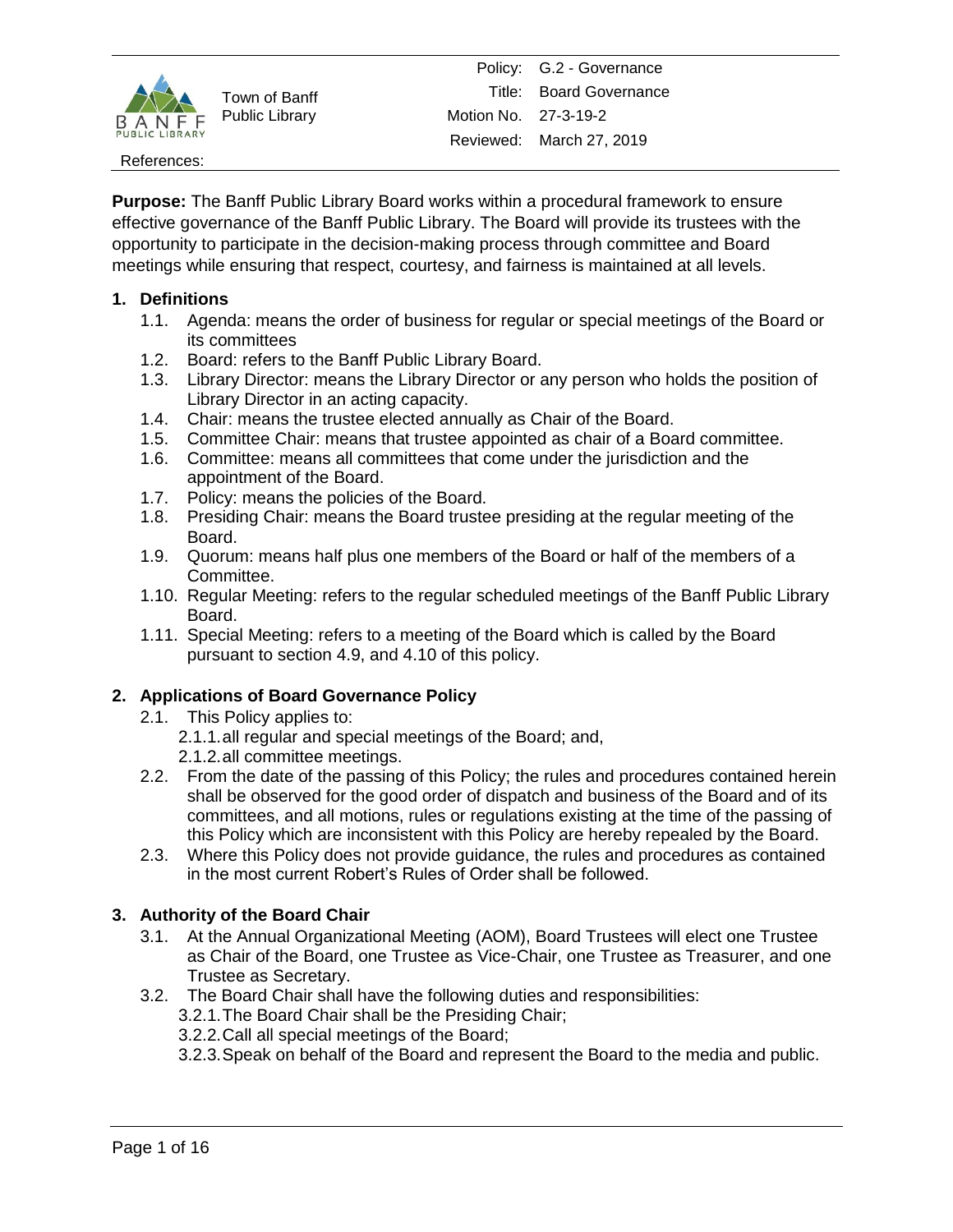

### References:

- 3.2.4.In consultation with the Library Director liaise with officials of the Town of Banff, municipal, provincial and national agencies, Library Board associations and other relevant agencies on library matters.
- 3.2.5.Regularly attend committee meetings as an ex-officio member.
- 3.3. When the office of the Chair is temporarily vacant, the Vice-Chair will assume the position of Board Chair in an acting capacity.
- 3.4. Should the office of the Chair become vacant permanently, the Vice-Chair will assume the position of Board Chair to the end of the year. An election will be held for the position of Vice-Chair.
- 3.5. The Chair may designate a trustee to represent the Board on specific occasions.

# **4. Meetings**

- 4.1. The Board Chair shall prepare the agendas for all regular and special meetings of the Board in consultation with the Library Director when necessary, and for all committee meetings in consultation with the Chairs of the committees when necessary.
- 4.2. Each agenda shall set forth the matters and issues of business to come before the Board or committee.
- 4.3. The agenda for every regular meeting of the Board shall include the following items, as required:
	- 4.3.1.Consent Agenda -- including minutes of previous Board meeting, reports from standing committees, the Chair, the Marigold representative, the Town of Banff representative, and the Library Director.
	- 4.3.2.Action Agenda including all items requiring an individual Board motion.
	- 4.3.3.Items for Discussion.
	- 4.3.4.Adjournment.
- 4.4. No other agenda item shall be added to an agenda if not received in time pursuant to section 4.4 unless the majority of the trustees at the meeting direct otherwise.
- 4.5. The Secretary shall ensure that Board agendas are prepared and delivered to Board trustees no later than one week prior to the day of the meeting and that committee agendas are prepared and made available to all Board members two working days prior to the day of the meeting.
- 4.6. The Board Secretary or designate shall be responsible for recording the minutes of meetings of the Board.
- 4.7. Meetings of the Board shall not continue if a quorum is not present. Committee meetings lacking a quorum may continue for discussion only; no recommendations may be referred to the Board when quorum is not met.
- 4.8. Special meetings of the Board may be called by the Board Chair by giving notice to all Board trustees at least 24 hours prior to the meeting indicating the business to be transacted. The Chair may call a special meeting of the Board upon shorter notice if at least two thirds of all the trustees give their consent to such notice prior to the commencement of the meeting.
- 4.9. When requested by a majority of the Board trustees in writing, the Chair shall call a special meeting of the Board and shall notify all the trustees at least 24 hours prior to the meeting.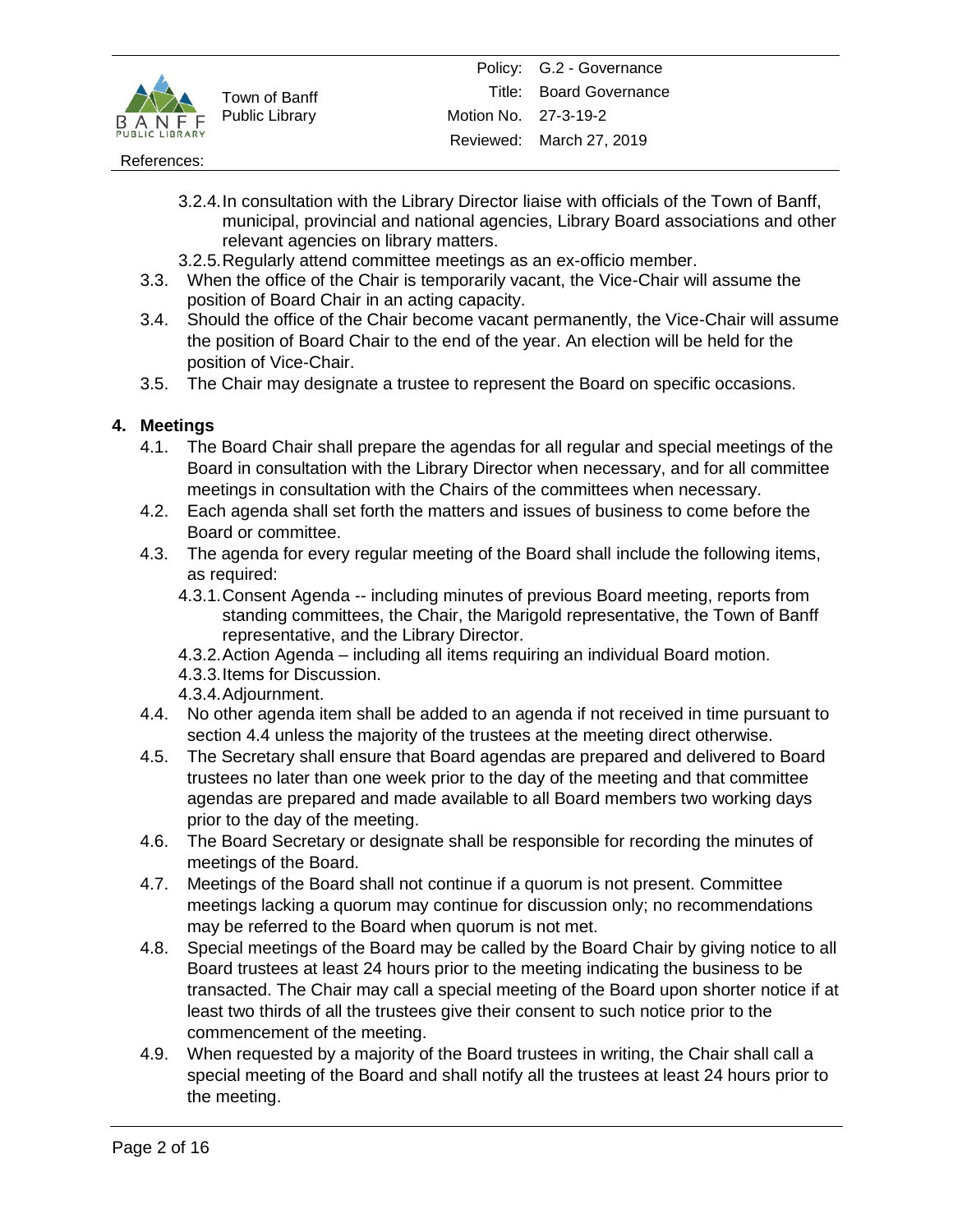

### References:

- 4.10. Include that the meeting has been called at the request of the trustees and the business to be transacted.
- 4.11. In accordance with the Libraries Act, R.S.A. 2000, c.L-11, 31(1), any trustee finding it necessary to miss more three (3) consecutive Board meetings must have a resolution of the Board authorizing such absences. If a resolution is not passed, the trustee is disqualified from remaining a trustee of the Board.

# **5. Committees**

- 5.1. The Board shall have the following standing committees: Human Resources & Finance (HR&F), Board Development & Policy (BD&P). The terms of reference for these committees are outlined in Attachment 1 – *Board Committees - Mandates*.
- 5.2. The general responsibility of all committees shall be to analyze all matters which come within its terms of reference and indicate to the Board by recommendation the ways and means of dealing with the matters before it and to advise on a course of action which in its opinion is necessary and expedient and shall include, without limiting its general responsibilities, any specific matters or responsibilities to it by the Board which are included in its terms of reference.
- 5.3. The Board Chair may from time to time in consultation with Board trustees establish any ad hoc committees as may be necessary to carry out the business of the Banff Public Library.
- 5.4. The Board shall review the standing committees at the AOM, at which time the Board shall appoint Board trustees to committees.
	- 5.4.1.Each standing committee shall consist of a minimum of four Board trustees and the Board chair as an ex officio member.
	- 5.4.2.The Library Director, and administrative staff as appropriate, shall attend all standing and ad hoc committees in an advisory capacity.
- 5.5. The Board may invite individuals to sit on committees. Such individuals may not vote.
- 5.6. The trustees may attend meetings of committees of which they are not members. Such trustees may not vote.
- 5.7. In the absence of the committee chair, another committee member shall preside as chair at a committee meeting.

# **6. Control and Conduct of the Meetings**

- 6.1. The Presiding Chair shall preside over the conduct of meetings of the Board subject only to being overruled by a majority vote of the trustees. Such a vote is to be taken without debate
- 6.2. The Presiding Chair shall:
	- 6.2.1.maintain order and preserve decorum;
	- 6.2.2.decide points of order without debate or comment other than to state the rule governing;
	- 6.2.3.determine which trustee has a right to speak;
	- 6.2.4.ascertain that all members who wish to speak to a motion have had the opportunity to do so;
	- 6.2.5.rule when a motion is out of order.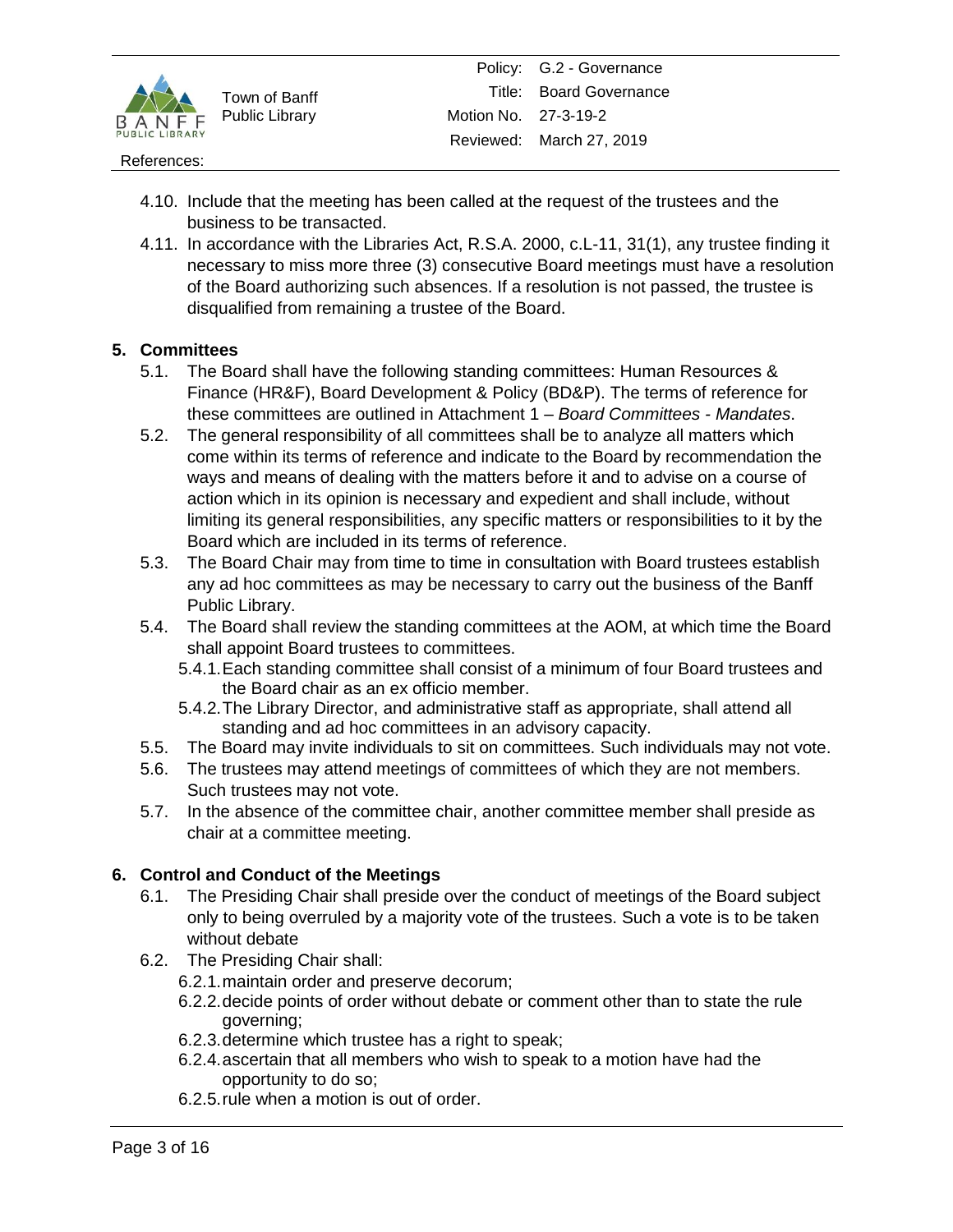

### References:

- 6.3. Each trustee shall address the Presiding Chair. All others shall remain quiet and shall not interrupt the speaker except on a point of order.
	- 6.3.1.Any trustee of the Board may raise a point of order when they/them believes that a rule, procedure or bylaw of the Board has, or is about to be, violated by a motion or in a speech by another member or officer
	- 6.3.2.The Presiding Chair will decide on the point of order raised.
- 6.4. When a trustee or officer of the Board is addressing the Board he or she shall: 6.4.1.not shout or raise his or her voice or use profane, vulgar or offensive language; 6.4.2.not speak on matters other than the matter then before the Board; 6.4.3.obey the rules of procedure of the Board.
- 6.5. A trustee called to order by the Presiding Chair shall immediately cease speaking.
- 6.6. No trustee shall leave the meeting after a motion is made until the vote is taken.

# **7. Motions**

- 7.1. Each committee shall make recommendations to the Board by way of motion. No recommendation of any committee shall be binding on the Board unless the Board has authorized the same.
- 7.2. Any trustee may make a motion on any matter discussed or dealt with pursuant to an item appearing on the agenda for a Board meeting.
- 7.3. Any trustee may make a motion to table a matter before the Board or its committees. Such a motion must include a specific date for inclusion in the agenda
- 7.4. Any trustee may make a motion to refer a matter back to a committee or person for further consideration. Such a motion must include the terms under which the motion is being referred
- 7.5. Each motion shall be moved except at committee meetings where no second will be required. Once a motion has been moved the motion shall be read and the trustees will have the opportunity to discuss the motion
- 7.6. The mover may withdraw or amend his or her motion at any time prior to the vote
- 7.7. All motions before the Board shall be decided by a majority of the members present and voting.
- 7.8. All trustees shall vote unless excused under Policy G.1, Clause 2. The Presiding Chair shall not vote except in the case of a tie vote. Except in the case of 7.7, voting will only be recorded as carried or lost; no count of votes for or against the motion will be recorded.
- 7.9. A Board trustee may introduce a motion to have a vote recorded before a vote is taken. If the motion is carried, votes will be recorded for each trustee present. If a trustee refuses to vote, his or her vote shall be recorded as negative.

# **8. Amendments**

- 8.1. Where any motion has been moved, any trustee may make a motion to amend that motion prior to the vote on that motion.
- 8.2. A motion to amend shall be put to a vote prior to the vote on the original motion.
- 8.3. The original motion may be amended only once.
- 8.4. The following motions shall not be amended or debated: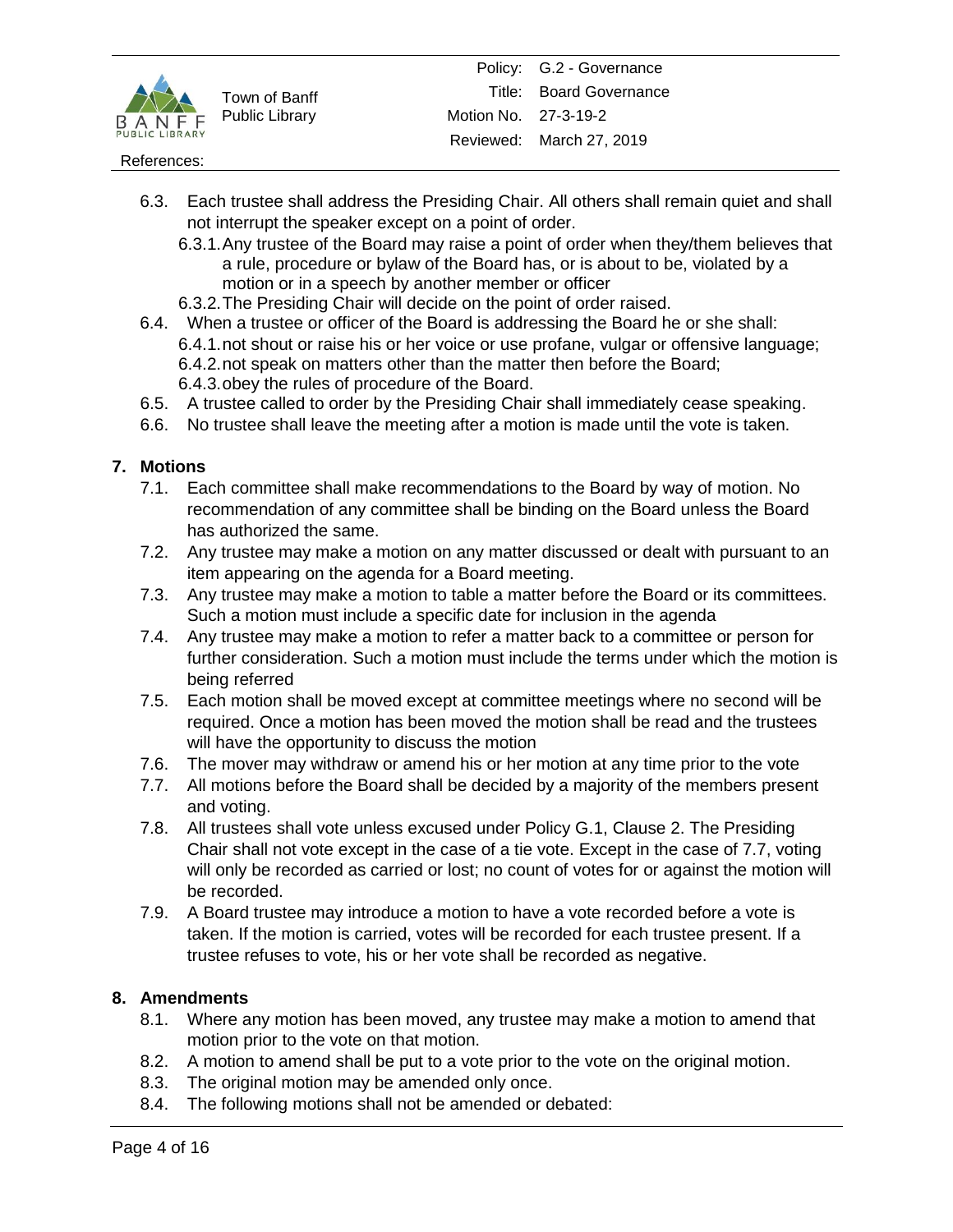

### References:

- 8.4.1. a motion to adjourn;
- 8.4.2. a motion to table;
- 8.4.3. a motion to nominate;
- 8.4.4. a motion to withdraw a motion.

# **9. Electronic Motions**

- 9.1. Electronic motions are appropriate when the items in question are not controversial and do not require extensive background and explanation. If the Chair, in consultation with the Board, believes that the item might require extensive discussion will defer the voting until the next meeting.
- 9.2. If any Board member wishes to request that voting on a particular issue be at a regular meeting and not via e-mail, they must inform the Chair prior to the end of the 72-hour voting period or otherwise defined timeframe, which would end the voting and the motion would be deferred to an in-person vote.
- 9.3. Electronic motion procedures:
	- 9.3.1. All electronic motions will originate with the Secretary or Chair and the subject line will include the word "Electronic Motion". The motion should be worded as a motion. Information related to the motion may be distributed with the motion via e-mail.
	- 9.3.2. All Board members are assumed to have received the email containing an electronic motion, if it is sent to the email address on record.
	- 9.3.3. Comments circulated should be clearly marked as comments by preceding the discussion with the word "Comment".
	- 9.3.4. The Secretary or Chair shall determine when the discussion should conclude the minimum voting period is 72 hours. The Secretary or Chair will make it clear in the email when voting begins and when voting ends.
	- 9.3.5. The motion must be passed by the majority of board members.
	- 9.3.6. When Board members cast a vote on an electronic motion they must "reply all" so that all other Board members know how they have vote.
	- 9.3.7. If a motion is defeated because too few Board members have cast ballots, the motions may be re-introduced at the earliest opportunity.
	- 9.3.8. Amendments to the original electronic motion should be handled by the Chair during the discussion and the same protocol outlined in Section 8.
	- 9.3.9. The Secretary will count and record the ballots and report the outcome.
- 9.4. All votes completed by email will be ratified in the minutes of the following Board meeting.

## **10. Appeal**

- 10.1. Any decision of the Presiding Chair may be appealed by motion to the trustees by a trustee challenging the decision of the Presiding Chair.
- 10.2. The appeal shall be put to the trustees for a decision and the question shall be decided by a majority vote of the members present without debate.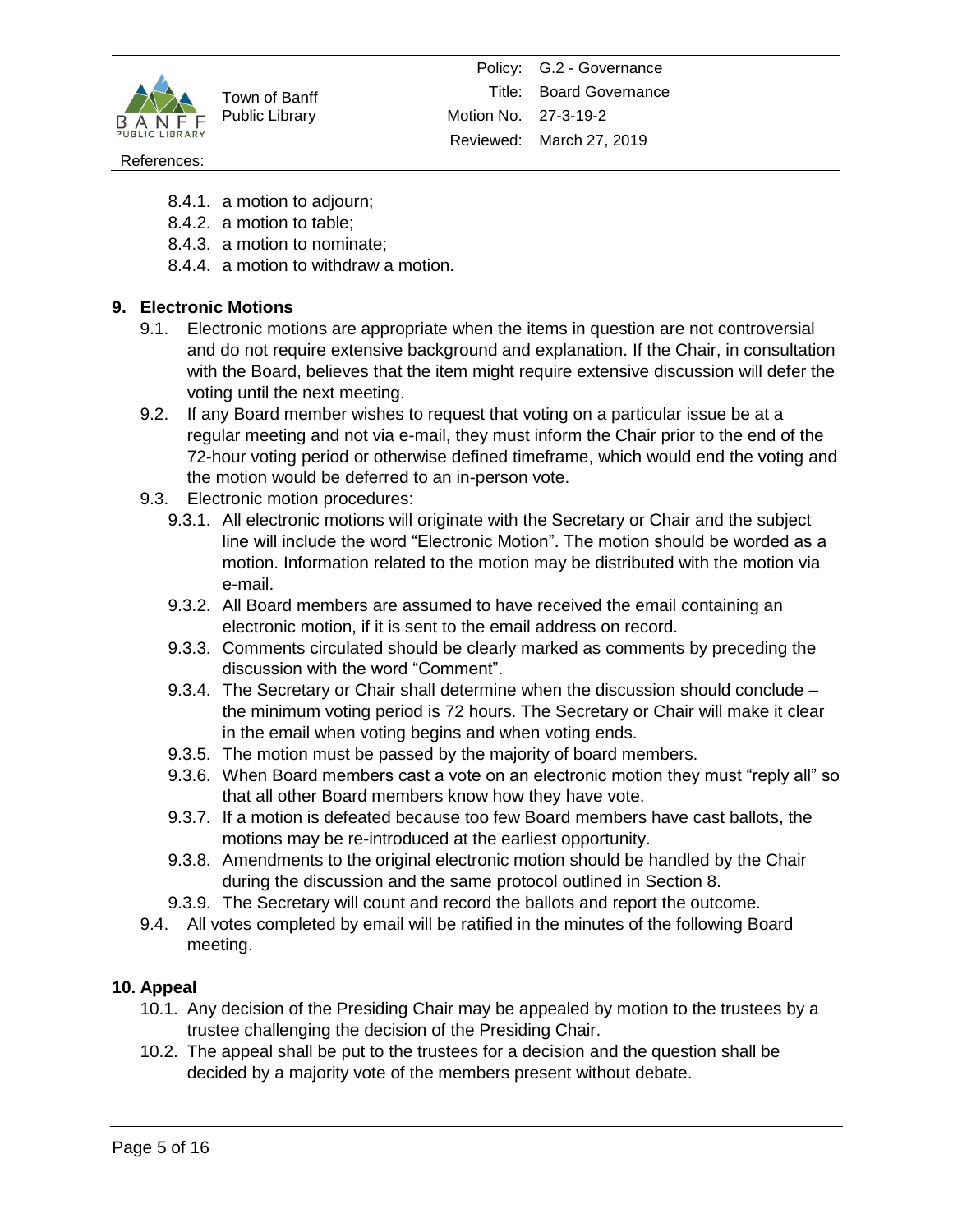

Policy: G.2 - Governance Title: Board Governance Motion No. 27-3-19-2 Reviewed: March 27, 2019

References:

# **11. Amendments to the Board Governance Policy**

- 11.1. Any changes to the Policy shall be provided to all Board trustees at least one regular meeting prior to the meeting at which the changes are to be debated and voted on.
- 11.2. Notwithstanding Section 7.6, this policy may be amended, repealed or suspended by a vote of two-thirds of Board members.
- 11.3. Notwithstanding Sections 10.1 and 10.2, this policy may be amended, repealed or suspended at any meeting of the Board by the unanimous vote of all trustees.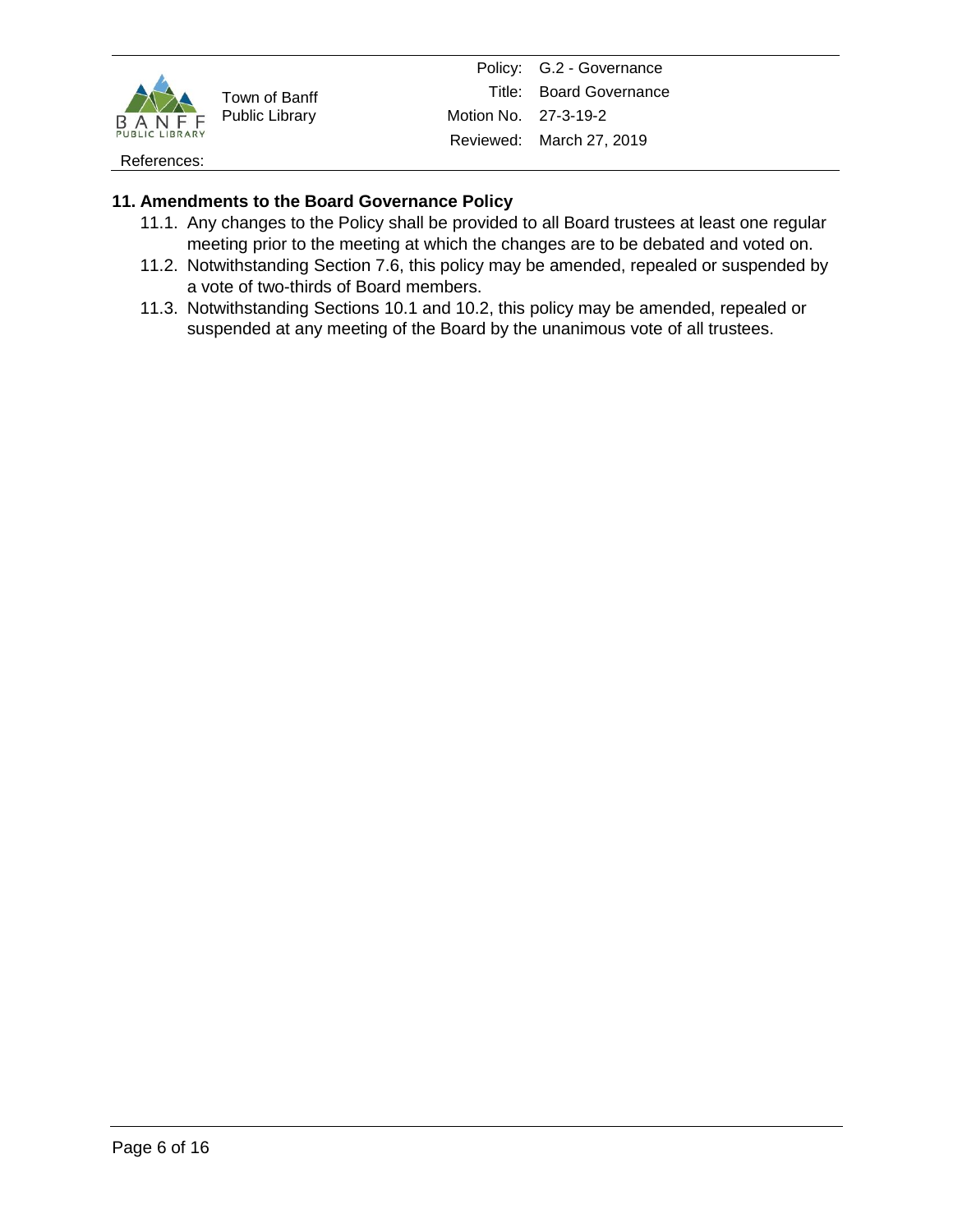

Policy: G.2 - Governance Title: Board Governance Motion No. 27-3-19-2 Reviewed: March 27, 2019

# **ATTACHMENT 1A – COMMITTEE MANDATE – HR&F COMMITTEE**

\_ \_ \_ \_ \_ \_ \_ \_ \_ \_ \_ \_ \_ \_ \_ \_ \_ \_ \_ \_ \_ \_ \_ \_ \_ \_ \_ \_ \_ \_ \_ \_ \_ \_ \_ \_ \_ \_ \_ \_ \_ \_ \_ \_ \_ \_ \_ \_ \_ \_ \_

## **Committee Mandate: Human Resources and Finance**

### **General Purpose:**

The Human Resources and Finance Committee is responsible for recommendations and leadership to the Banff Public Library Board of Trustees in matters relating to personnel and financial governance. The committee is responsible for Human Resources and Finance policy development, revision, and presentation to the Board. The committee will ensure policies are in place that uphold standards reflecting current legislation and guiding principles.

### **Finance**

Roles and Responsibilities

- 1. To monitor and review revenue and expenditures on a monthly basis relative to approved budget.
- 2. To monitor and review capital project expenditures, when applicable, relative to approved capital project budgets.
- 3. Review the proposed and operating and capital budgets as drafted by management and prepare a projected financial request that follows the municipal budget cycle.
- 4. Present the reviewed operating and capital budgets and projected financial request to the Board for approval by October of each year.
- 5. Present the final fiscal budget, with approved Town funding level, to the Board by January of each year.
- 6. Meet with stakeholders (e.g. Town Council, Gov't of Alberta, etc.) to present the funding request, where necessary.
- 7. To review the annual reviewed financial statement with the accountant and present at the following Board meeting
- 8. Ensure that the approved annual reviewed financial statements are forwarded to financial stakeholders (i.e. Town of Banff, ID9, Municipal Services, Marigold) on a timely basis;
- 9. Manage bank, investment, and credit account arrangements, including up-to-date signing authorities.

### **Human Resources**

- 1. Undertake recruitment and recommend selection of LIbrary Director when and as directed by the Board.
- 2. Prepare and conduct annual evaluations of the Library Director. Present annual evaluation of the Library Director to the Board for approval prior to conducting the evaluation.
- 3. Review, update, and maintain policies with respect to staff safety, conduct, and interactions with patrons.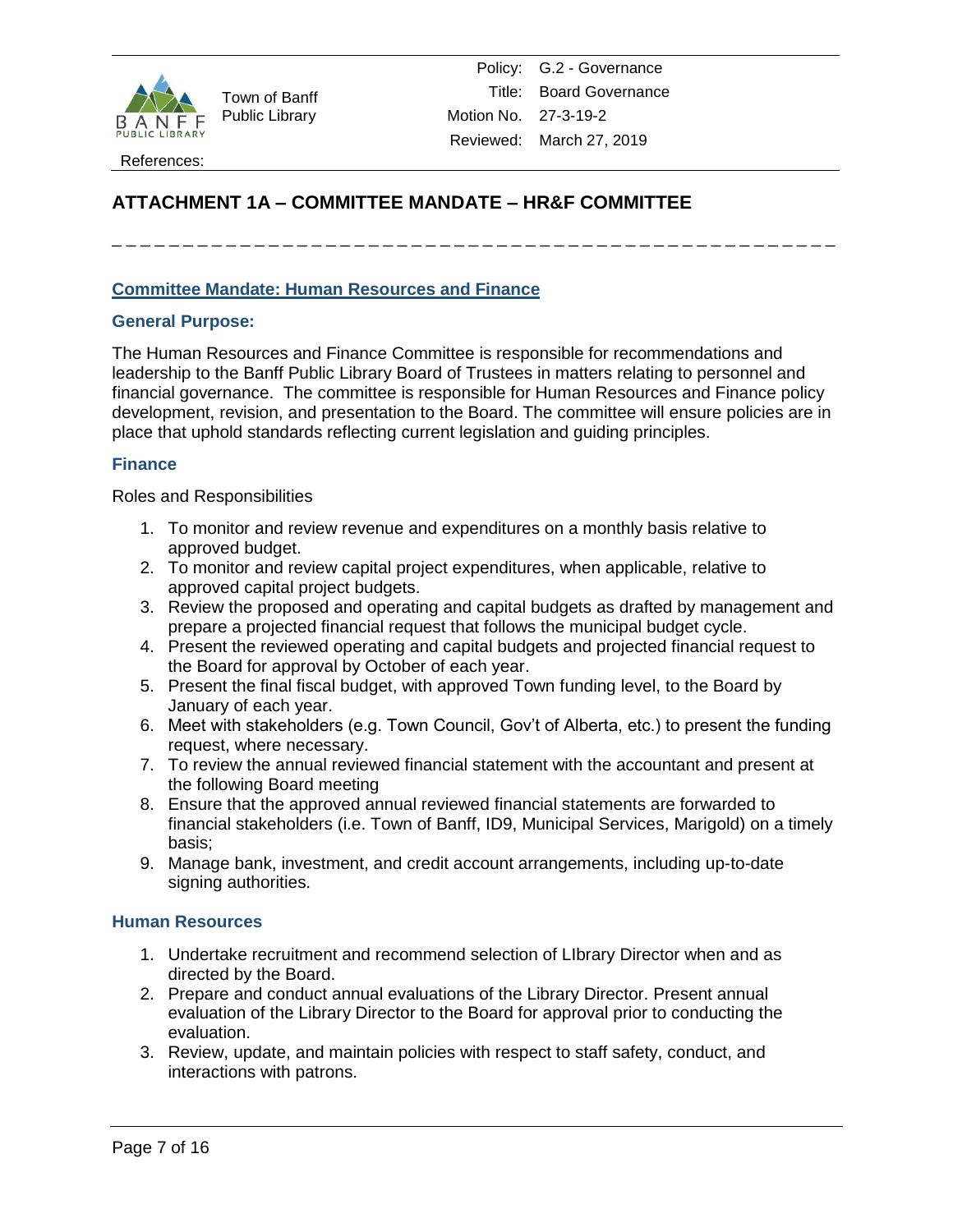

### References:

4. Review and approve the remuneration and benefit program to ensure staff members are fairly compensated for work expectations within the fiscal capacity of the Library.

## **Composition and Appointment**

- 1. The Board will be equally divided between two Standing Committees plus the Board Chair. Chairperson of this committee shall be appointed from within the committee. The Library Director shall be present for advice and counsel, as required.
- 2. All membership appointments will be for one year. Re-appointments are permitted.

### **Meetings**

1. Meetings will occur monthly to a minimum of eight (8) times per year and are called by the Chair of the committee.

### **Review:**

- 1. Review of the committee shall be carried out annually to ensure that the committee is reaching its goals and adhering to the Mandate.
- 2. The Mandate statement and committee membership will be reviewed annually at the November meeting by the Board.

## **Formation of Ad Hoc Committees**

- 1. Ad Hoc Committees may be established by a motion of the Board to deal with a specific issue before the Board
- 2. Ad Hoc committees may have any number of members from all levels (Board, Management and Staff)
- 3. Ad Hoc committees will report recommendations to the Board upon completion of its assignment shall be discharged by a motion of the Board.

\_ \_ \_ \_ \_ \_ \_ \_ \_ \_ \_ \_ \_ \_ \_ \_ \_ \_ \_ \_ \_ \_ \_ \_ \_ \_ \_ \_ \_ \_ \_ \_ \_ \_ \_ \_ \_ \_ \_ \_ \_ \_ \_ \_ \_ \_ \_ \_ \_ \_ \_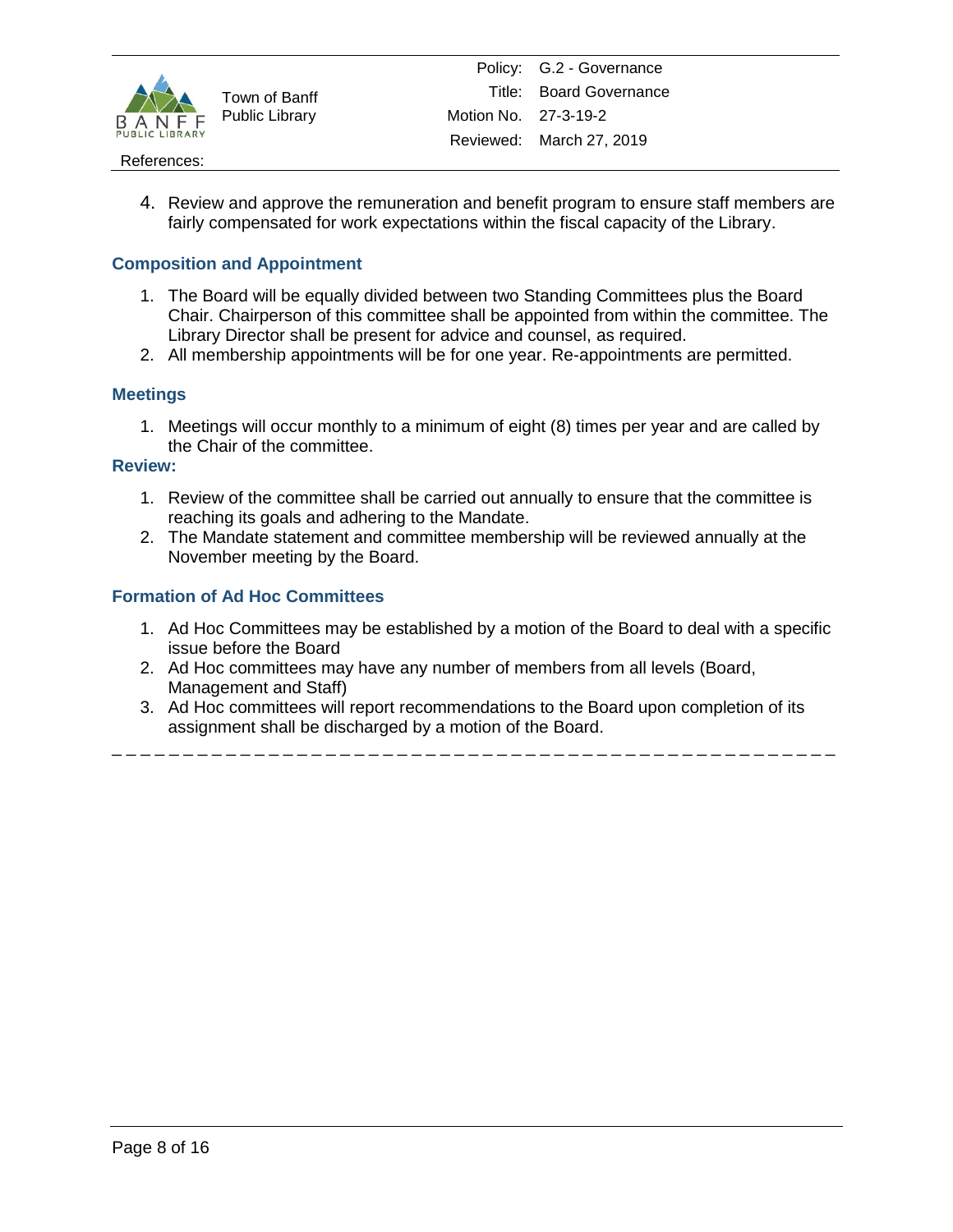

Policy: G.2 - Governance Title: Board Governance Motion No. 27-3-19-2 Reviewed: March 27, 2019

# **ATTACHMENT 1B – COMMITTEE MANDATE – BD&P COMMITTEE**

# \_ \_ \_ \_ \_ \_ \_ \_ \_ \_ \_ \_ \_ \_ \_ \_ \_ \_ \_ \_ \_ \_ \_ \_ \_ \_ \_ \_ \_ \_ \_ \_ \_ \_ \_ \_ \_ \_ \_ \_ \_ \_ \_ \_ \_ \_ \_ \_ \_ \_ \_

### **Committee Mandate: Board Development and Policy**

### **General Purpose:**

The Board Development and Policy Committee advises the Board on matters relating to external communications with stakeholders (Town of Banff, ID9, media, public, library members, etc), board recruitment, development, and training, and the physical infrastructure of the library. The Committee functions to ensure that new and returning Board members are adequately trained and informed to fulfill their role as a Library Board trustees, to ensure that stakeholder relationships are cultivated and nurtured, that the community at large are informed of library activities, and to ensure that the physical space of the library and its surroundings remain sound and functional.

### **Board Development**

Roles and Responsibilities:

- 1. To recruit potential board members on advisement from:
	- a. Current board members
	- b. General public
	- c. Through advertisement
- 2. To recommend potential board members to the Board. The Board will then make their recommendations to the Town Council
- 3. To keep the Board informed of training opportunities.
- 4. To hold an annual board professional development day.
- 5. To develop and update a handbook/manual for board members.
- 6. To provide orientation to new board members.
- 7. To review assigned policies according to the schedule outlined in the Policy on Policy Making G.7. Policies to be presented to the Board for approval.

### **Advocacy**

Roles and Responsibilities:

- 1. Develop and maintain communication channels with stakeholders
- 2. Develop and maintain communication channels with funding bodies
- 3. Develop and maintain a PR and communication plan
- 4. Community outreach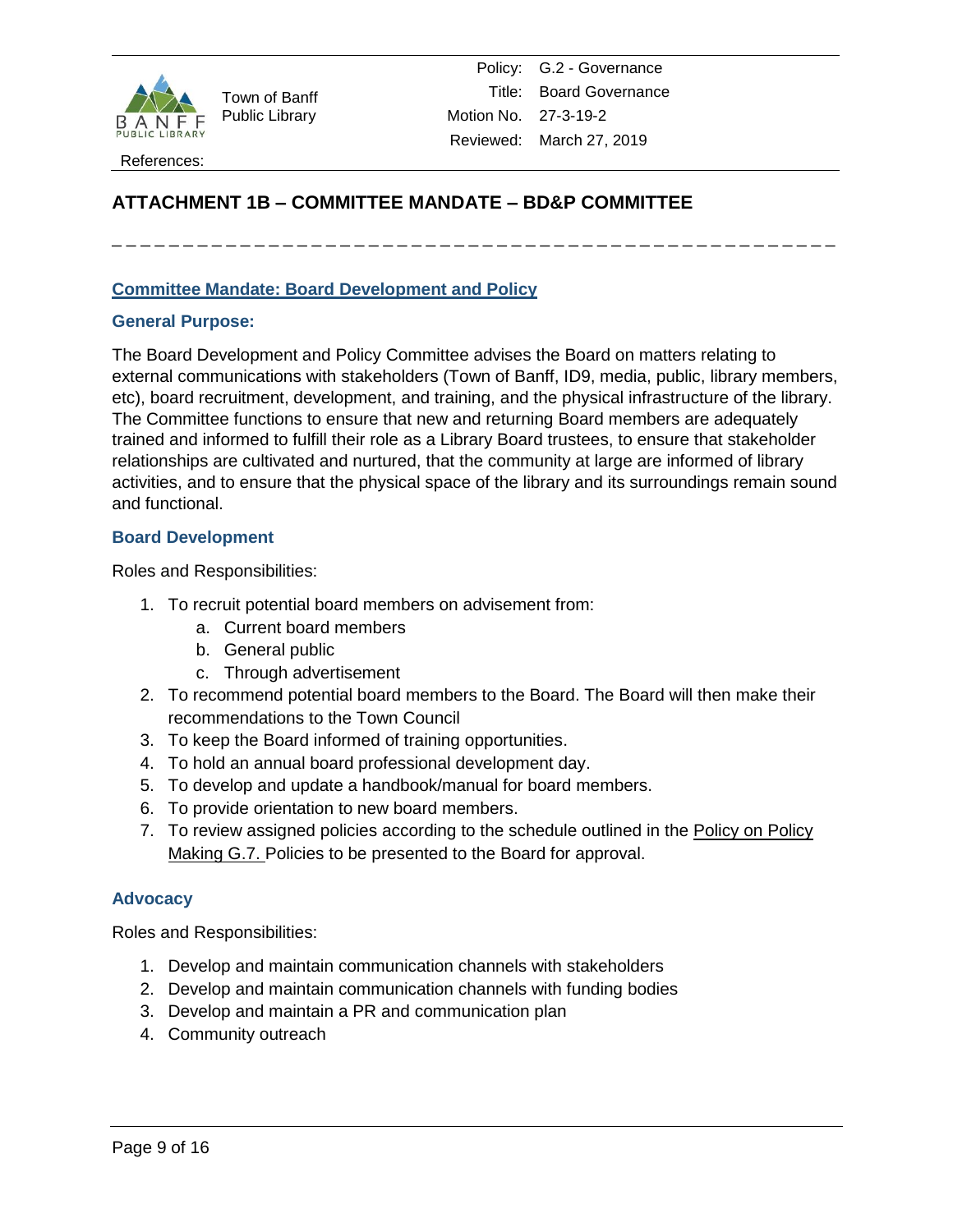

References:

## **Building**

Roles and Responsibilities:

- 1. Advises the Board on property matters in general and in fulfilling its governance responsibilities with respect to
	- a. construction and renovation projects
	- b. leases and permits,
	- c. regulatory commitments, e.g. accessibility, safety, etc.
- 2. Reviews construction and renovation projects within the Committee's authority and presents recommendations to the Board for approval.
- 3. Reviews and approves any amendments to a construction or renovation project within the Committee's authority
- 4. Brings recommendations to the Board on construction and renovation projects
- 5. Maintains communications with the ToB and other stakeholders regarding construction projects and building maintenance

# **Composition and Appointment**

- 1. The Board will be equally divided between two Standing Committees plus the Board Chair. Chairperson of this committee shall be appointed from within the committee. The Library Directory shall be present for advice and counsel.
- 2. All membership appointments will be for one year. Re-appointments are permitted.

## **Meetings**

1. Meetings will occur monthly to a minimum of eight (8) times per year and are called by the Chair of the committee.

### **Review:**

- 1. Review of the committee shall be carried out annually to ensure that the committee is reaching its goals and adhering to the Mandate.
- 2. The Mandate statement and committee membership will be reviewed annually at the November meeting by the Board.

## **Formation of Ad Hoc Committees**

- 1. Ad Hoc Committees may be established by a motion of the Board to deal with a specific issue before the Board
- 2. Ad Hoc committees may have any number of members from all levels (Board, Management and Staff)
- 3. Ad Hoc committees will report recommendations to the Board upon completion of its assignment shall be discharged by a motion of the Board.

\_ \_ \_ \_ \_ \_ \_ \_ \_ \_ \_ \_ \_ \_ \_ \_ \_ \_ \_ \_ \_ \_ \_ \_ \_ \_ \_ \_ \_ \_ \_ \_ \_ \_ \_ \_ \_ \_ \_ \_ \_ \_ \_ \_ \_ \_ \_ \_ \_ \_ \_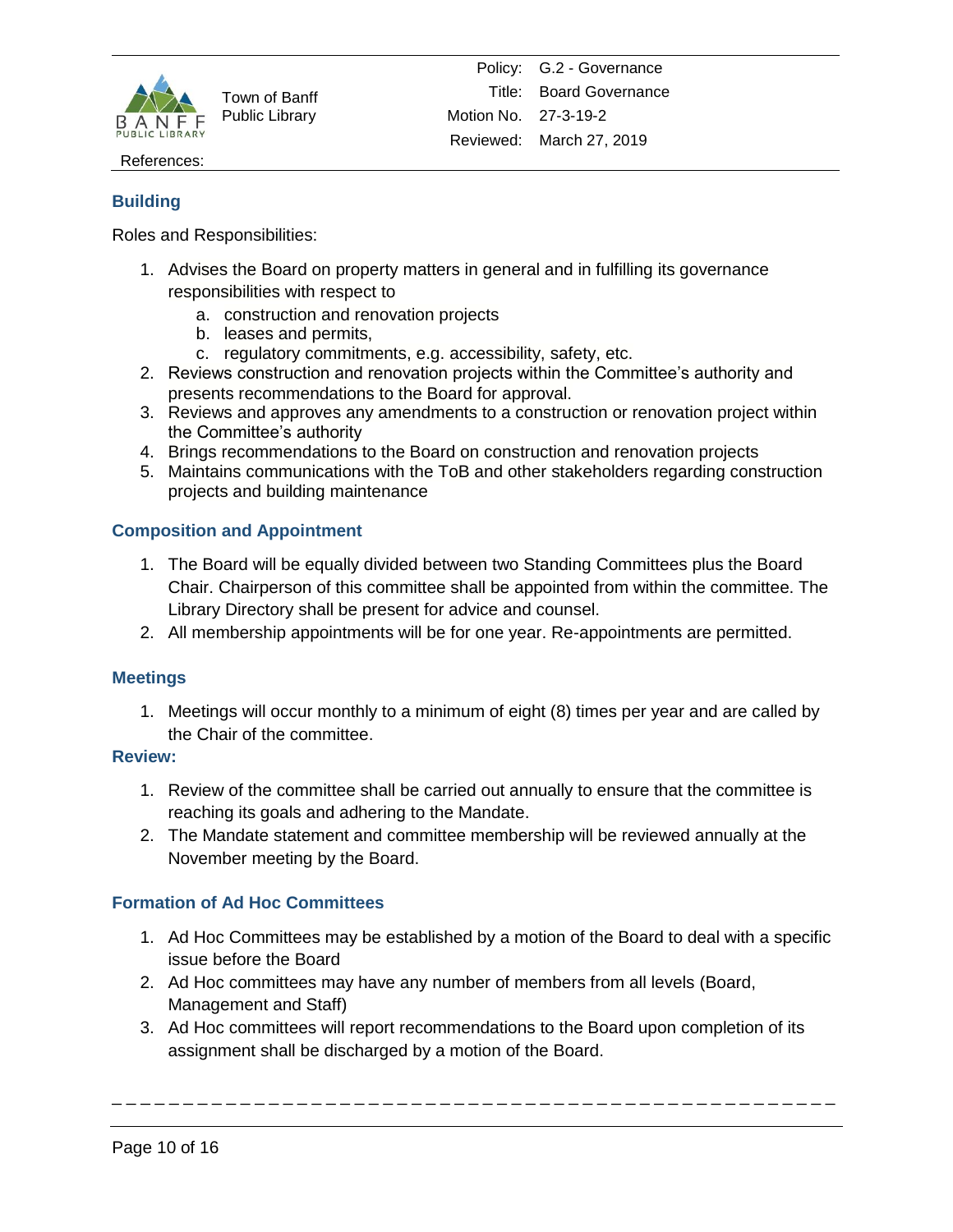

Policy: G.2 - Governance Title: Board Governance Motion No. 27-3-19-2 Reviewed: March 27, 2019

References:

# **ATTACHMENT 2 – BOARD SELF EVALUATION FORM**





Board Self-Evaluation Tool (Sections A-E)

Board Chair Evaluation Tool (Section F)

Evaluation Date: \_\_\_\_\_\_\_\_\_\_\_\_\_\_\_\_\_\_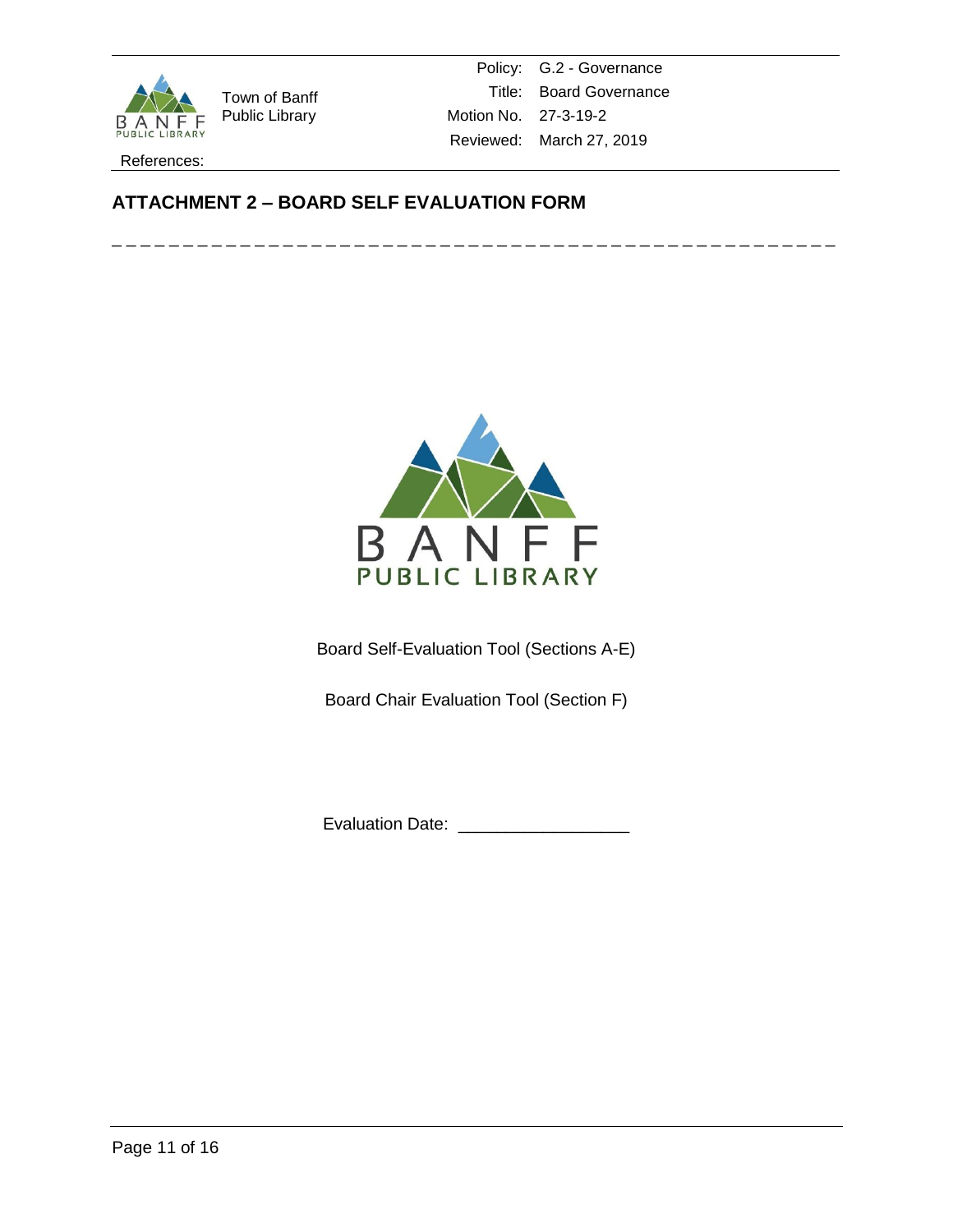

Policy: G.2 - Governance Title: Board Governance Motion No. 27-3-19-2 Reviewed: March 27, 2019

### References:

# **A. HOW WELL HAS THE BOARD DONE ITS JOB?**

*Circle the answer that best reflects your opinion. The rating scale for each statement is: Strongly Disagree (1); Disagree (2); Maybe or Not Sure (3); Agree (4); Strongly Agree (5).*

| 1. | The Board has a three to five-year strategic plan<br>or a set of clear long range goals and priorities                                                     |   | $\mathcal{P}$ | 3                       | 4 | 5 |
|----|------------------------------------------------------------------------------------------------------------------------------------------------------------|---|---------------|-------------------------|---|---|
| 2. | The Board's meeting agendas clearly reflect the<br>Library's strategic plan or priorities.                                                                 |   | 2             | $\overline{\mathbf{3}}$ | 4 | 5 |
| 3. | The Board ensures that the Library's<br>accomplishments and challenges and accomplishments and challenges are<br>communicated to members and stakeholders. |   | $\mathcal{P}$ | 3                       | 4 | 5 |
| 4  | The Board has ensured that members and<br>stakeholders have received reports on how the Library has used its financial and human<br>resources.             |   | $\mathcal{P}$ | 3                       | 4 | 5 |
| 5  | The Board ensures that the Library's policies,<br>bylaws, and Plan of Service are reviewed annually.                                                       |   | $2 \quad 3$   |                         | 4 | 5 |
| 6  | Ensures that it has complied with all policies and bylaws.                                                                                                 | 1 | 2             | 3                       | 4 | 5 |

Comments:

*My overall rating for Section A (add together the total of the numbers circled):* 

*Excellent (20+); Very Good (17-19); Good (14-16); Satisfactory (11-13); Poor (6-10)*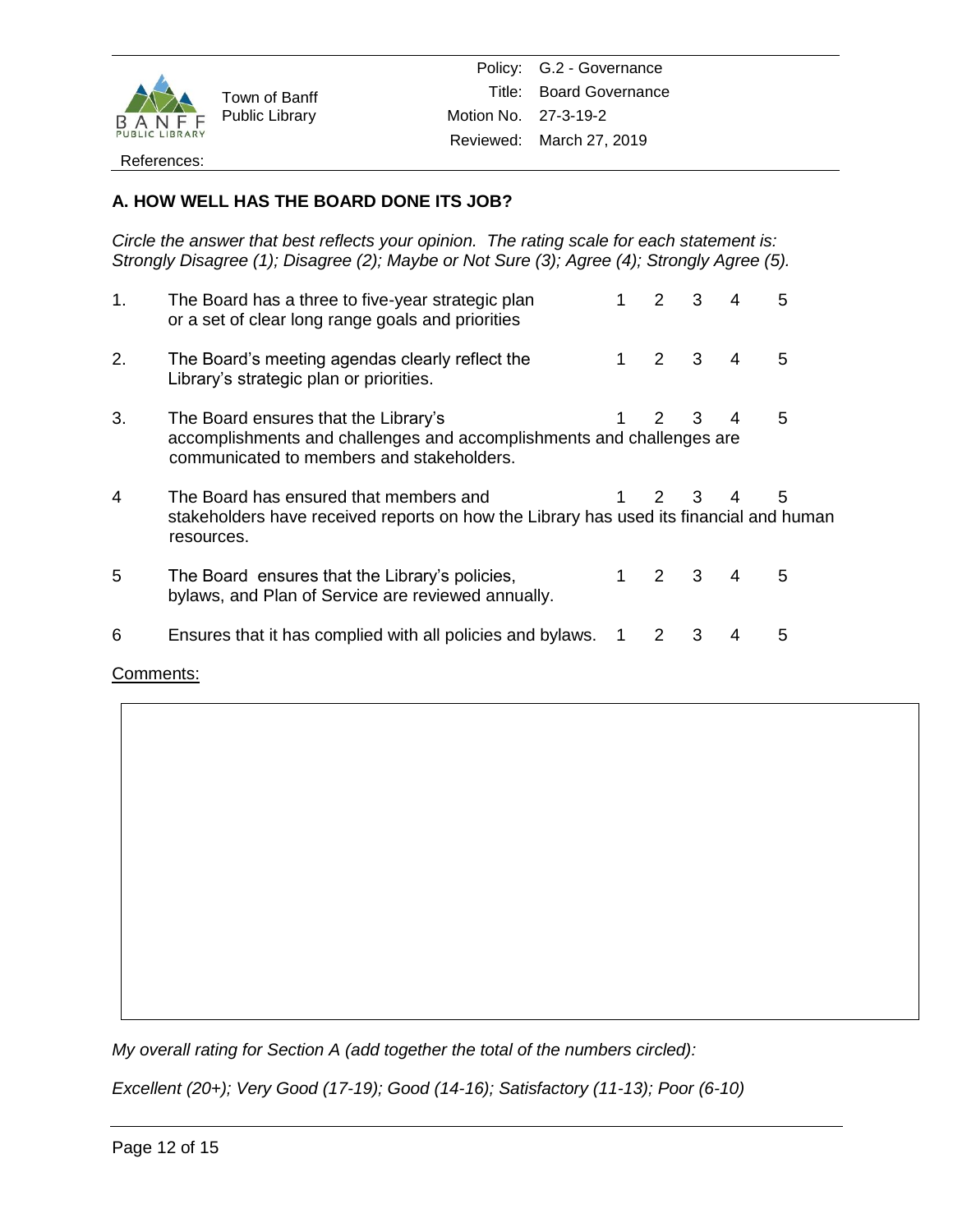

Policy: G.2 - Governance Title: Board Governance Motion No. 27-3-19-2 Reviewed: March 27, 2019

### References:

## **B. HOW WELL HAS THE BOARD CONDUCTED ITSELF?**

*Circle the answer that best reflects your opinion. The rating scale for each statement is: Strongly Disagree (1); Disagree (2); Maybe or Not Sure (3); Agree (4); Strongly Agree (5).*

Note: These questions can relate to the Board or Committee meetings. Please use comments section to clarify your ratings.

| 1.                                                                               | Board members are aware of what is expected of them.                                                   | 1            | $\overline{2}$        | 3 | 4 | 5 |  |
|----------------------------------------------------------------------------------|--------------------------------------------------------------------------------------------------------|--------------|-----------------------|---|---|---|--|
| 2.                                                                               | The agendas of meetings are well planned<br>so that we are able to get through all necessary business. | $\mathbf{1}$ | $\overline{2}$        | 3 | 4 | 5 |  |
| 3.                                                                               | Most Board members come to meetings prepared                                                           | $\mathbf{1}$ | $\overline{2}$        | 3 | 4 | 5 |  |
| 4                                                                                | We receive written reports to the Board in advance of our meetings.                                    | 1            | $\mathbf{2}^{\prime}$ | 3 | 4 | 5 |  |
| 5                                                                                | All Board members participate in important Board discussions.                                          | 1            | $\overline{2}$        | 3 | 4 | 5 |  |
| 6                                                                                | We do a good job encouraging and dealing with different points of view.                                | 1            | 2                     | 3 | 4 | 5 |  |
| $\overline{7}$                                                                   | We all support the decisions we make.                                                                  | $\mathbf{1}$ | $\overline{2}$        | 3 | 4 | 5 |  |
| 8.                                                                               | The Board has taken responsibility for recruiting new Board members                                    | 1            | $\overline{2}$        | 3 | 4 | 5 |  |
| 9.                                                                               | Planned and led the orientation process for new Board<br>members.                                      | $\mathbf 1$  | 2                     | 3 | 4 | 5 |  |
| The Board has a plan for trustee education and further Board development.<br>10. |                                                                                                        |              |                       |   |   |   |  |
|                                                                                  |                                                                                                        | 1            | $\overline{2}$        | 3 | 4 | 5 |  |
| 11.                                                                              | Our Board meetings are always interesting.                                                             | $\mathbf 1$  | 2                     | 3 | 4 | 5 |  |
| 12.                                                                              | Our Board meetings are frequently fun.                                                                 | 1            | $\overline{2}$        | 3 | 4 | 5 |  |
| Comments:                                                                        |                                                                                                        |              |                       |   |   |   |  |

*My overall rating for Section B (add together the total of the numbers circled):*

*Excellent (50+); Very Good (40-49); Good (34-49); Satisfactory (23-33); Poor (12-22)*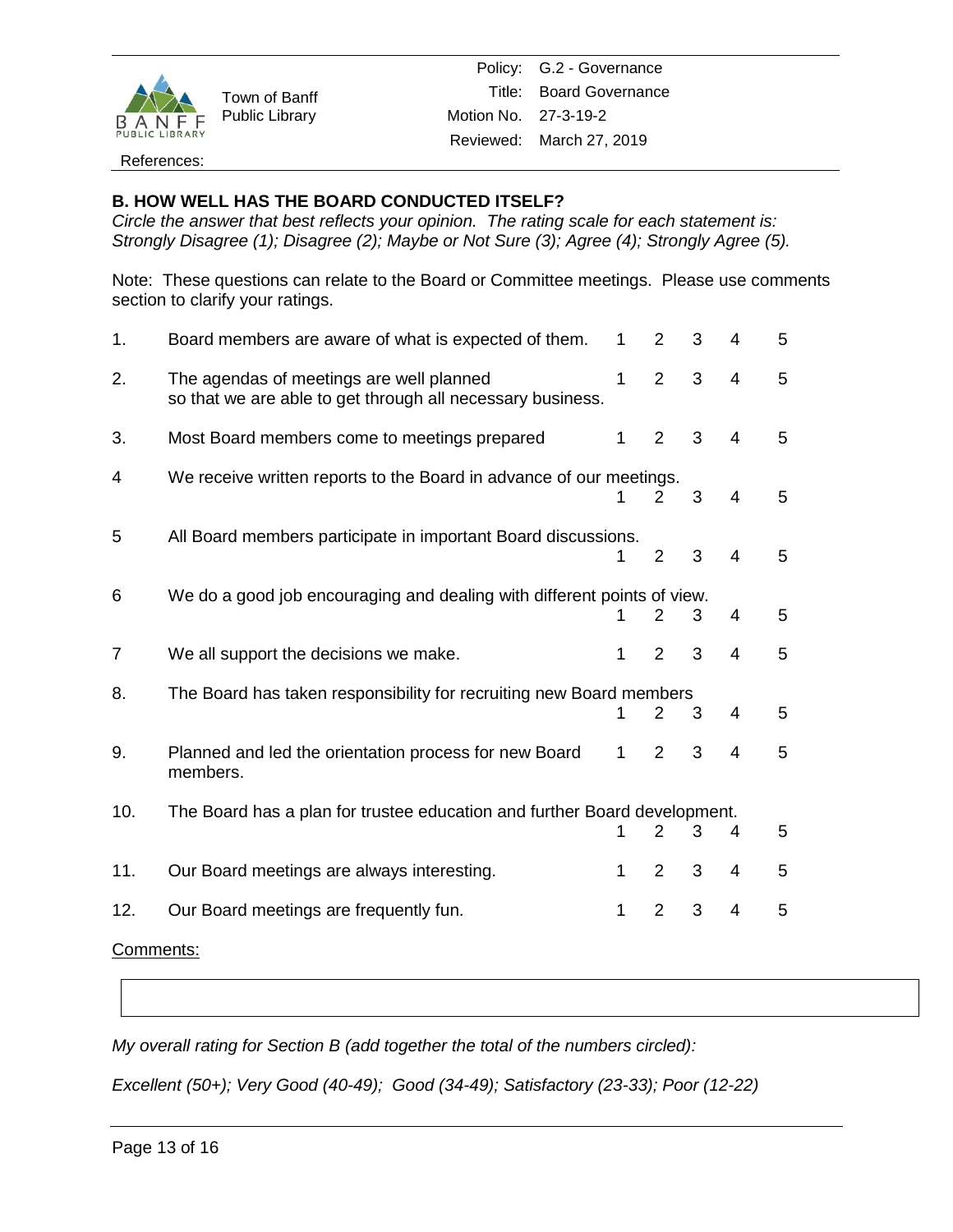

### References:

# **C. BOARD'S RELATIONSHIP TO THE LIBRARY DIRECTOR**

*Circle the answer that best reflects your opinion. The rating scale for each statement is: Strongly Disagree (1); Disagree (2); Maybe or Not Sure (3); Agree (4); Strongly Agree (5).*

| 1.             | Clear understanding of where the Board's role ends and<br>the Library Director's begins.                                                                 | 1            | $\overline{2}$ | 3 | 4                        | 5 |
|----------------|----------------------------------------------------------------------------------------------------------------------------------------------------------|--------------|----------------|---|--------------------------|---|
| 2.             | There is communication between the Board and the<br>Library Director.                                                                                    | 1            | 2              | 3 | $\overline{4}$           | 5 |
| 3.             | The Board trusts the judgment of the Library Director.                                                                                                   | 1            | 2              | 3 | $\overline{4}$           | 5 |
| 4              | The Board provides sets new policies or clarifying<br>existing ones to achieve the Board's goals.                                                        | 1            | $\overline{2}$ | 3 | $\overline{4}$           | 5 |
| 5              | Discussed and communicated the kinds of information<br>and level of detail it requires from the Library Director<br>on what is happening in the Library. | 1            | $\mathcal{P}$  | 3 | $\overline{4}$           | 5 |
| 6.             | The Board has developed formal criteria and a<br>process for evaluating the Library Director.                                                            | 1            | 2              | 3 | $\overline{\mathcal{L}}$ | 5 |
| $\overline{7}$ | The Board, or a committee of the Board,<br>has formally evaluated the Library Director within the past 12 months.                                        |              | $\mathcal{P}$  | 3 | $\overline{4}$           | 5 |
| 8.             | The Board evaluates the Library Director primarily on<br>the accomplishments of the Library's strategic goals                                            | $\mathbf{1}$ | $\overline{2}$ | 3 | 4                        | 5 |
| 9.             | The Board provides feedback and shows its<br>appreciation to the Library Director on a regular basis.                                                    | 1            | $\overline{2}$ | 3 | $\overline{4}$           | 5 |
| 10.            | The Board ensures that the Library Director<br>is able to take advantage of development opportunities.                                                   | 1            | 2              | 3 | $\overline{4}$           | 5 |

### Comments:

*My overall rating for Section C (add together the total of the numbers circled):*

*Excellent (40+); Very Good (34-39); Good (24-33); Satisfactory (19-23); Poor (10-18)*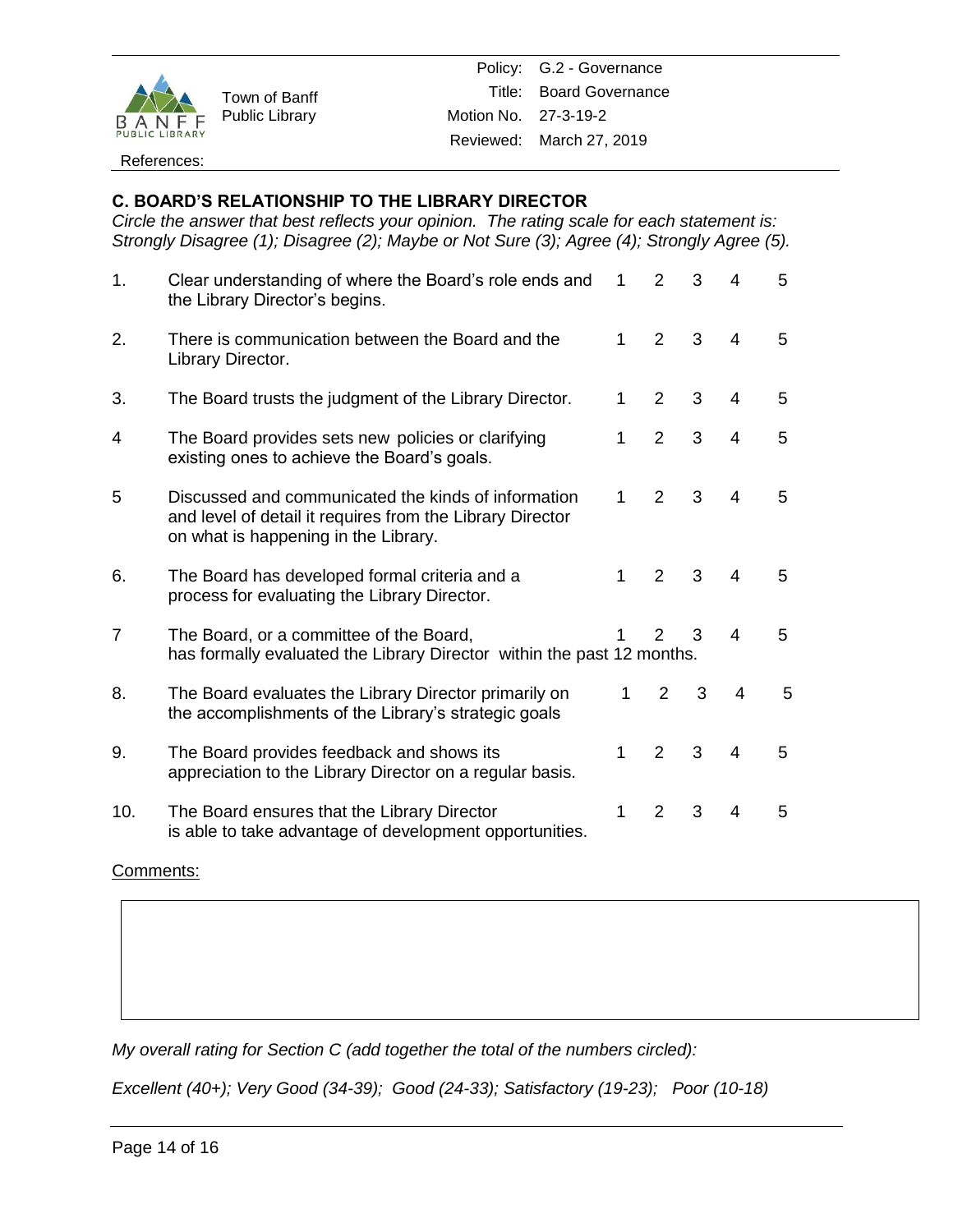

### References:

## **D. PERFORMANCE OF INDIVIDUAL BOARD MEMBERS**

*Circle the answer that best reflects your opinion. The rating scale for each statement is: Strongly Disagree (1); Disagree (2); Maybe or Not Sure (3); Agree (4); Strongly Agree (5).*

| 1.        | Aware of what is expected of me as a Board Member.                              | 1            | $\overline{2}$ | 3 | 4              | 5 |
|-----------|---------------------------------------------------------------------------------|--------------|----------------|---|----------------|---|
| 2.        | I have a good record of meeting attendance.                                     | 1            | $\overline{2}$ | 3 | $\overline{4}$ | 5 |
| 3.        | I read the minutes, reports and other materials in advance of meetings.         |              | 2              | 3 | 4              | 5 |
| 4.        | Familiar with Library's by-laws, governance policies<br>and Plan of Service.    | 1            | 2              | 3 | 4              | 5 |
| 5.        | Encourage other Board members to express their opinions.1                       |              | $\overline{2}$ | 3 | 4              | 5 |
| 6.        | Encouraged by other Board members to express my opinions 1                      |              | $\overline{2}$ | 3 | 4              | 5 |
| 7.        | I am a good listener at meetings.                                               | 1            | $\overline{2}$ | 3 | 4              | 5 |
| 8.        | I follow through on things I have said I would do.                              | 1            | $\overline{2}$ | 3 | 4              | 5 |
| 9.        | I maintain the confidentiality of all In-Camera discussions.                    | 1            | $\overline{2}$ | 3 | $\overline{4}$ | 5 |
| 10.       | When I have a different opinion than the majority, I raise it. 1                |              | $\overline{2}$ | 3 | $\overline{4}$ | 5 |
| 11.       | Support Board decisions once they are made even<br>if I do not agree with them. | 1            | $\overline{2}$ | 3 | $\overline{4}$ | 5 |
| 12.       | I am satisfied with the role of the Board's Committees.                         | 1            | $\overline{2}$ | 3 | 4              | 5 |
| 13.       | I stay informed about the Library's mission                                     | $\mathbf{1}$ | $\overline{2}$ | 3 | $\overline{4}$ | 5 |
| 14.       | I promote the work of the Library in the community                              | 1            | $\overline{2}$ | 3 | $\overline{4}$ | 5 |
| Comments: |                                                                                 |              |                |   |                |   |

*My overall rating for Section D (add together the total of the numbers circled):*

*Excellent (55+); Very Good (45-54) Good (32-44); Satisfactory (27-31); Poor (14-26)*